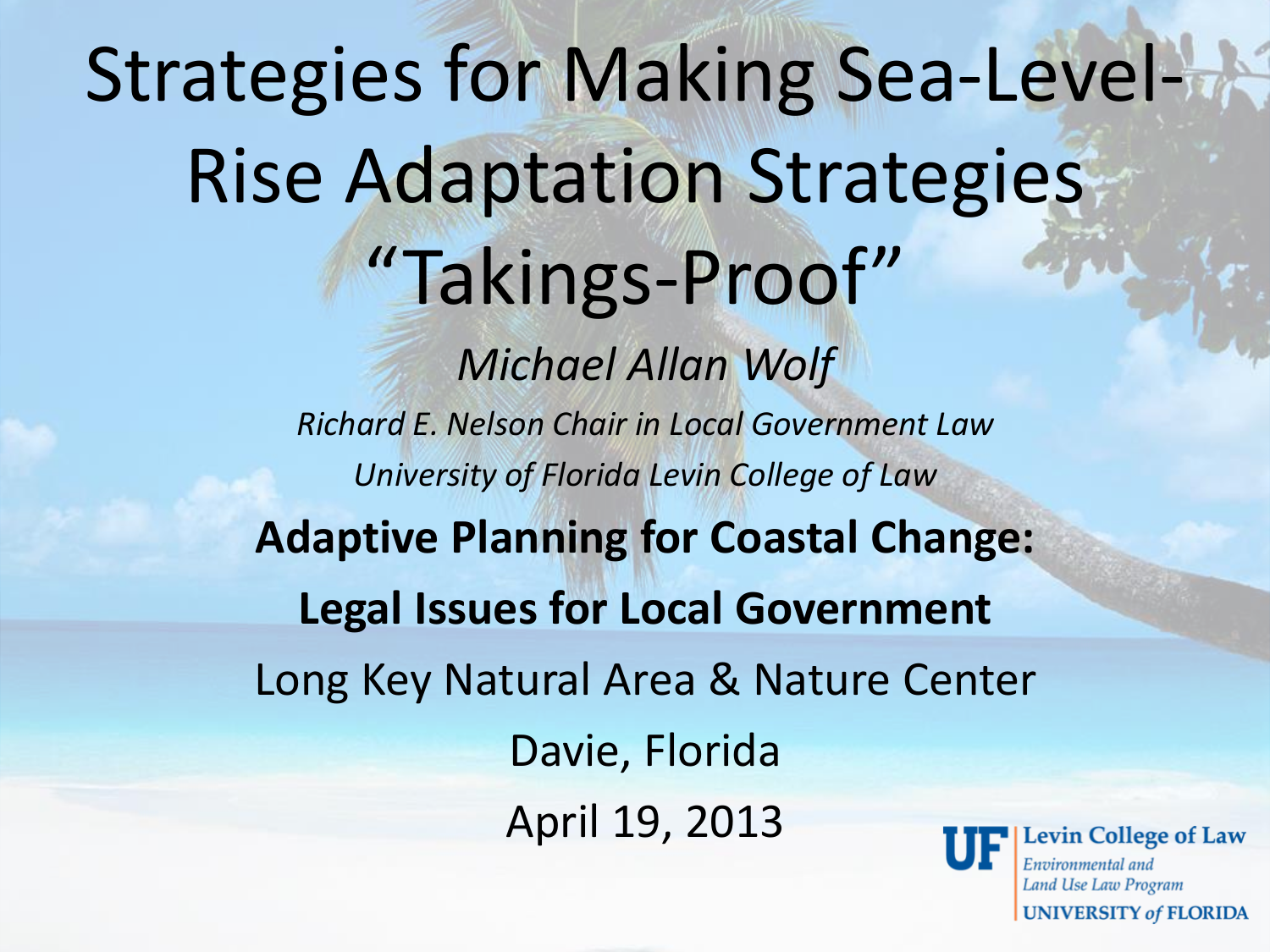#### What Exactly *Is* a Taking?

- The affirmative exercise of eminent domain (*Kelo v. City of New London*, 545 U.S. 469 (2005)) **ED**
- A government-required, permanent, physical occupation (*Loretto v. Teleprompter Manhattan CATV Corp.*, 458 U.S. 419 (1982)) **PO**
- A total deprivation of use and/or value (*Lucas v. South Carolina Coastal Council*, 505 U.S. 1003 (1992))) **TD**
- A partial taking that falls short of total (*Penn Central Transp. Co. v. New York City*, 438 U.S. 104 (1978)) **PT**
- An exaction of a real property interest (for example, fee or easement) even if the value of the subject property would be enhanced by the grant of the conditional permit (*Nollan v. California Coastal Commission*, 483 U.S. 825 (1987); *Dolan v. City of Tigard*, 512 U.S. 374 (1994)) **EX\***
- Judicial taking, which might occur if "a court declares that what was once an established right of private property no longer exists" (plurality opinion in *Stop the Beach Renourishment, Inc. v. Fla. Dep't of Envtl. Prot.* (2010)) **JT**

**\*Subject to forthcoming U.S. Supreme Court ruling in** *Koontz* **case**



**Levin College of Law** Environmental and Land Use Law Program **UNIVERSITY of FLORIDA**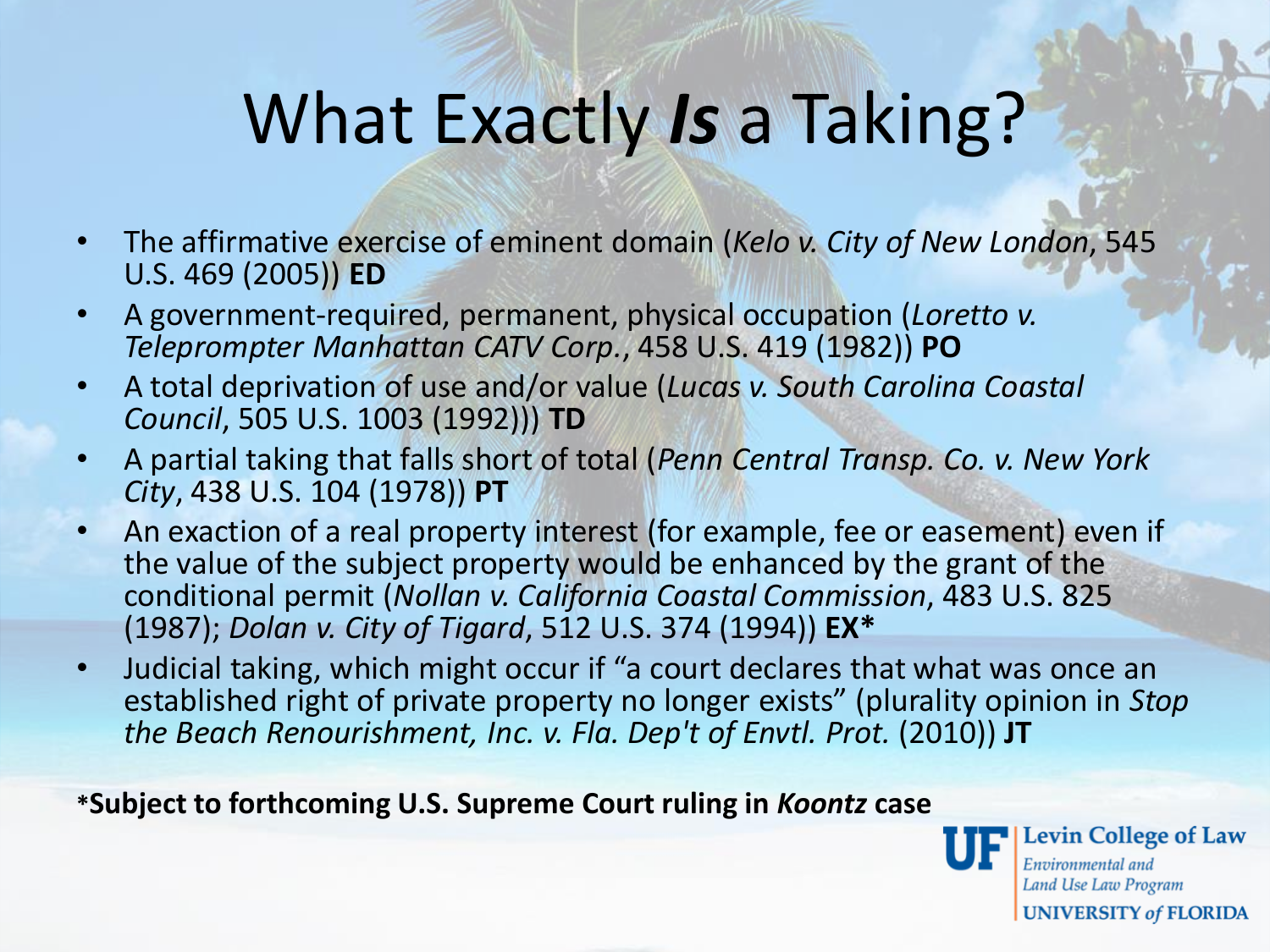## Why do we recognize non-eminent domain takings

"The general rule at least is, that while property may be regulated to a certain extent, **if regulation goes too far** it will be recognized as a taking." *Pennsylvania Coal Co. v. Mahon* (1922)

"The Fifth Amendment's guarantee . . . was designed to bar Government from forcing some people alone to bear public burdens which, **in all fairness and justice, should be borne by the public as a whole.**" *Armstrong v. U.S.* (1960)



vin College of Law Environmental and **Land Use Law Program UNIVERSITY of FLORIDA**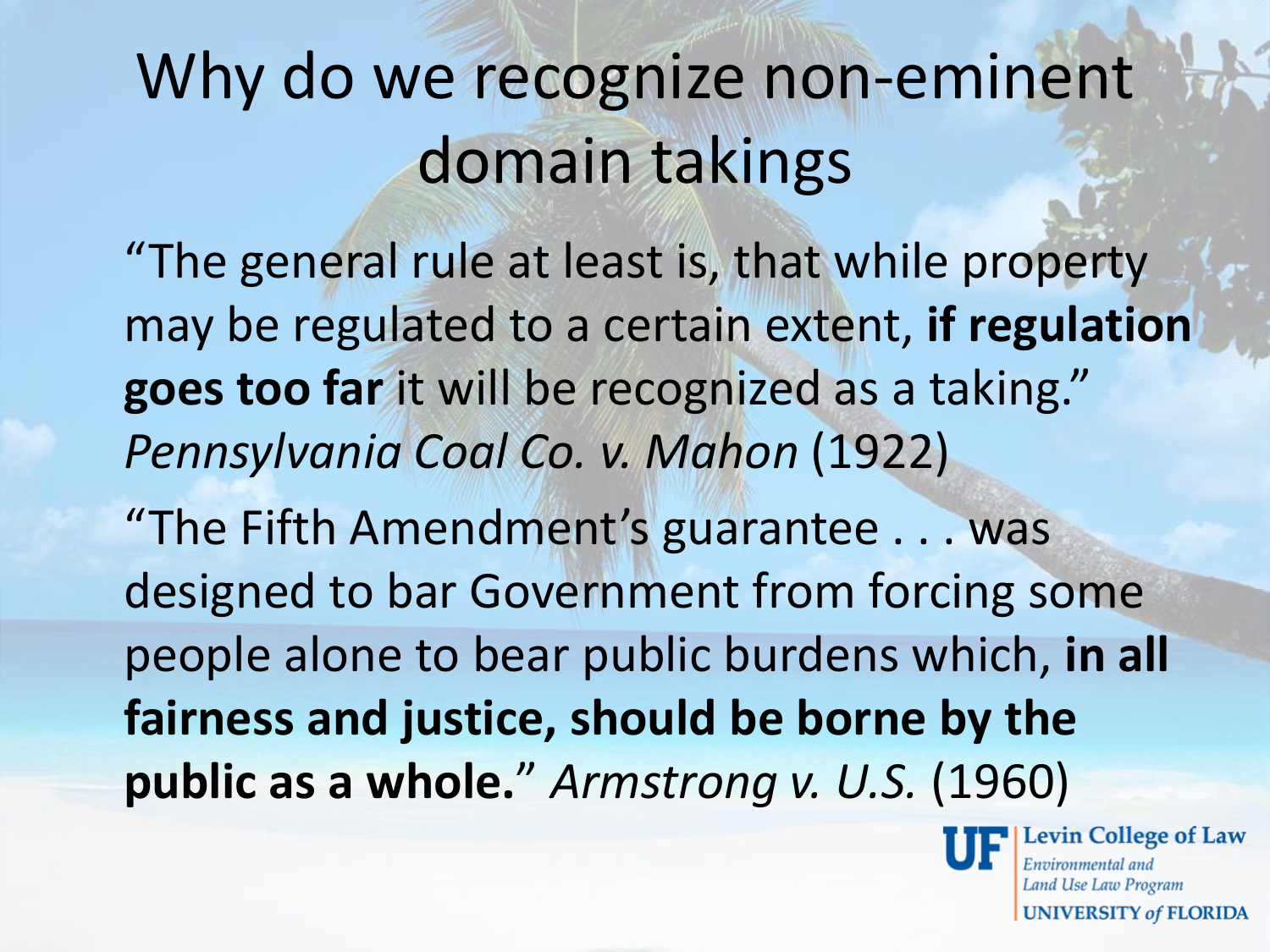# SLR Adaptation Strategies Level 1 No takings risk

- Notice to landowners of impending SLR
- Comprehensive plan SLR element
- Building code changes to accommodate SLR
- Government purchase of fee in properties vulnerable to SLR
- Government purchase of (or truly voluntary donation of) conservation easements on lege of Law Environmental and properties vulnerable to SLR**Land Use Law Program UNIVERSITY of FLORIDA**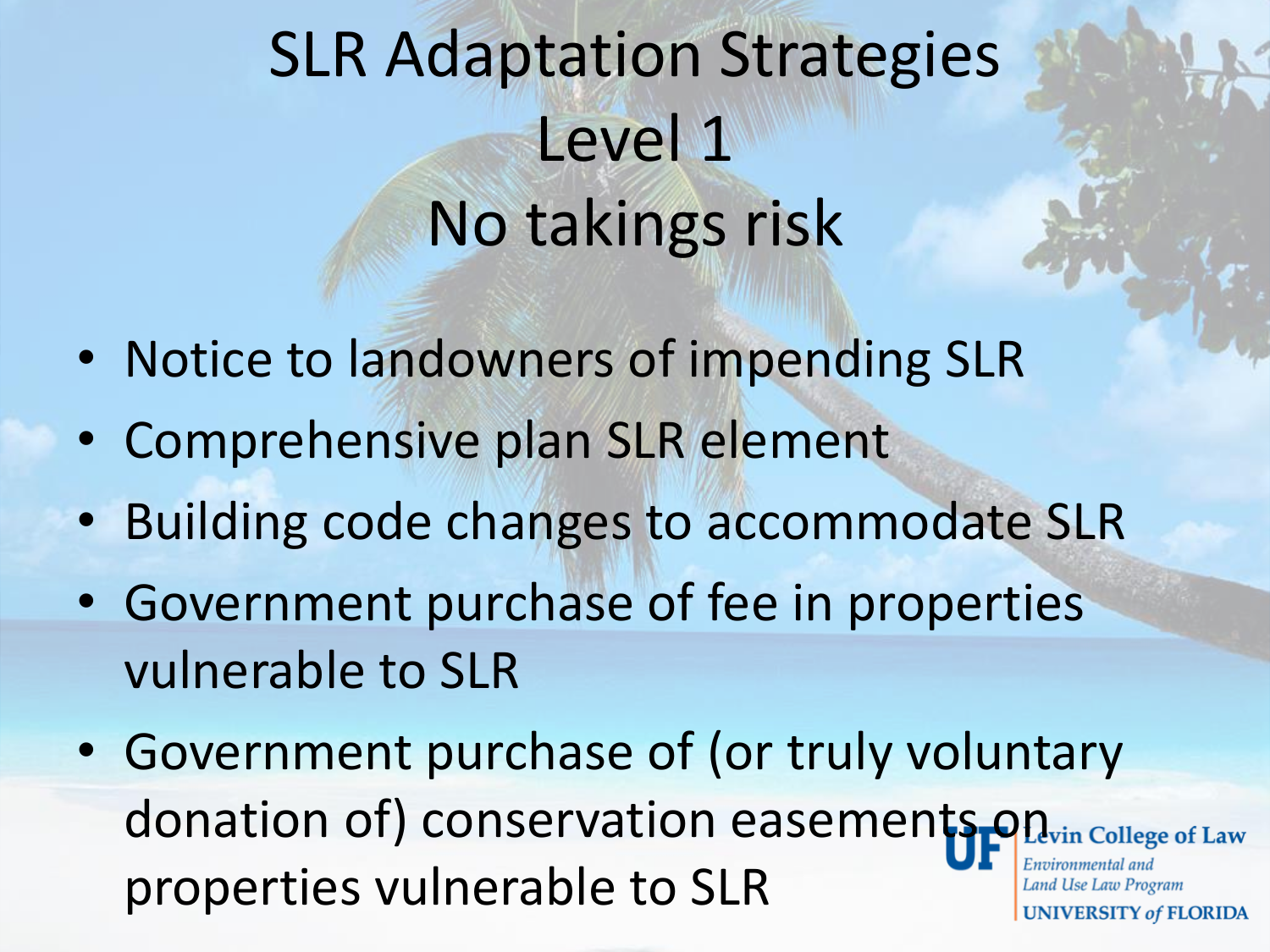## SLR Adaptation Strategies Level 2 Minimal takings risk

- SLR overlay zoning and downzoning (affecting height, area, and use of undeveloped or underdeveloped parcels) **(PT)**
- Restrictions on existing, nonconforming buildings/uses in SLR overlay zone **(PT)**
- Enhanced floodplain restrictions in SLR areas **(PT)**
- Permits for soft-armoring in SLR areas (e.g., beach nourishment) **(PT)**
- Requiring living shorelines in front of hard-armoring structures **(PT, EX)**
- Transferable development rights exchange with owners in SLR zone **(ED)**evin College of Law

Environmental and Land Use Law Program **UNIVERSITY of FLORIDA**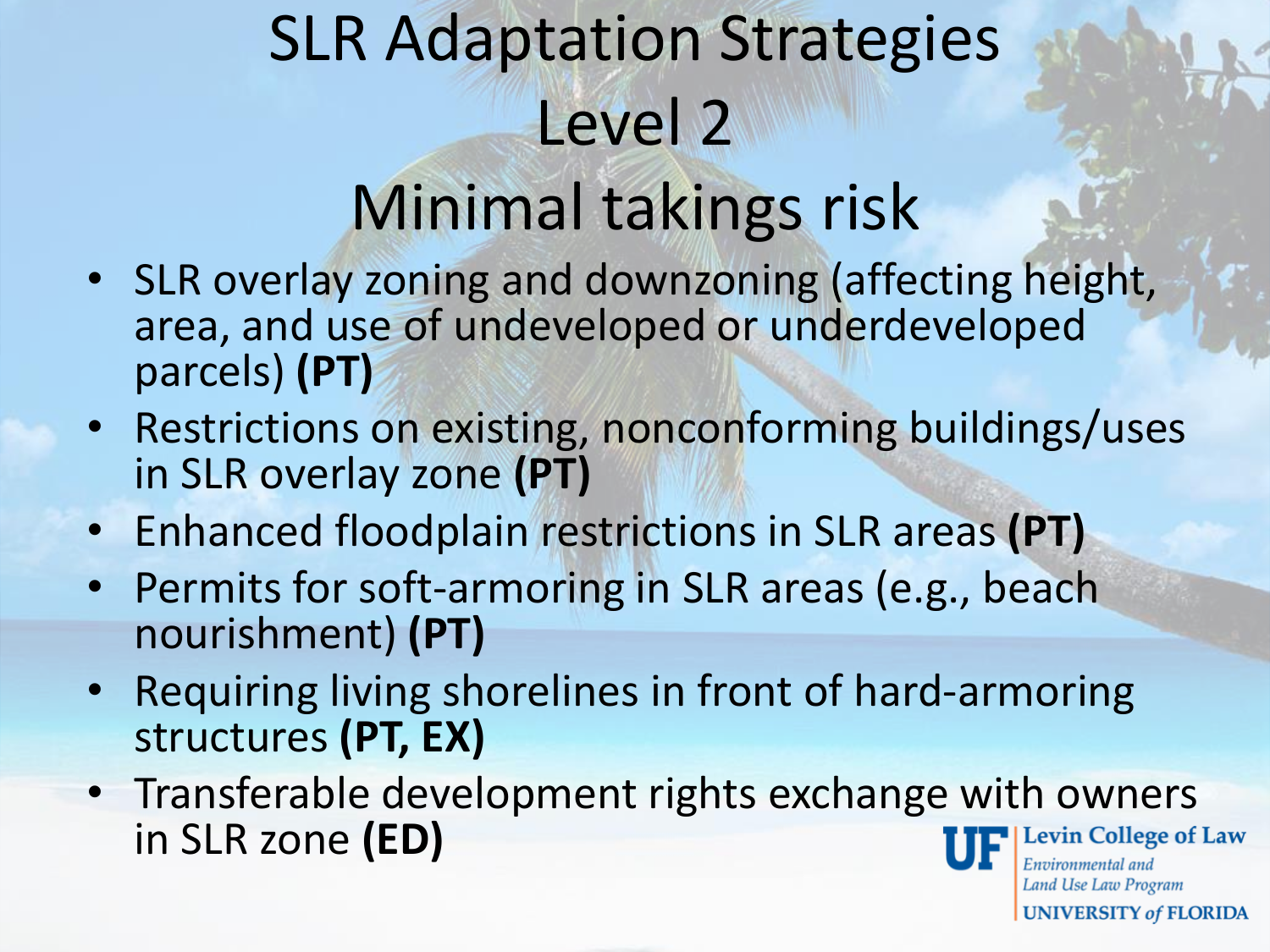## SLR Adaptation Strategies Level 3 Moderate takings risk

- Special assessments for beach nourishment and other softarmoring in SLR zones (**PT**, **EX**)
- Increased buffers and setbacks for landowners directly affected by SLR (**PT**, **PO**)
- Prohibition of hard-engineered structures (armoring) in designated SLR zones (**PT**)
- Massive public land acquisition in SLR areas and areas nearby financed by new taxes and bond issues followed by resale with restrictions to private owners (**ED**)
- Land banking in upland areas for future private use (**ED**)
- Exaction of coastal impact fees on all permitted development in the SLR (**EX**)



evin College of Law Environmental and Land Use Law Program **UNIVERSITY of FLORIDA**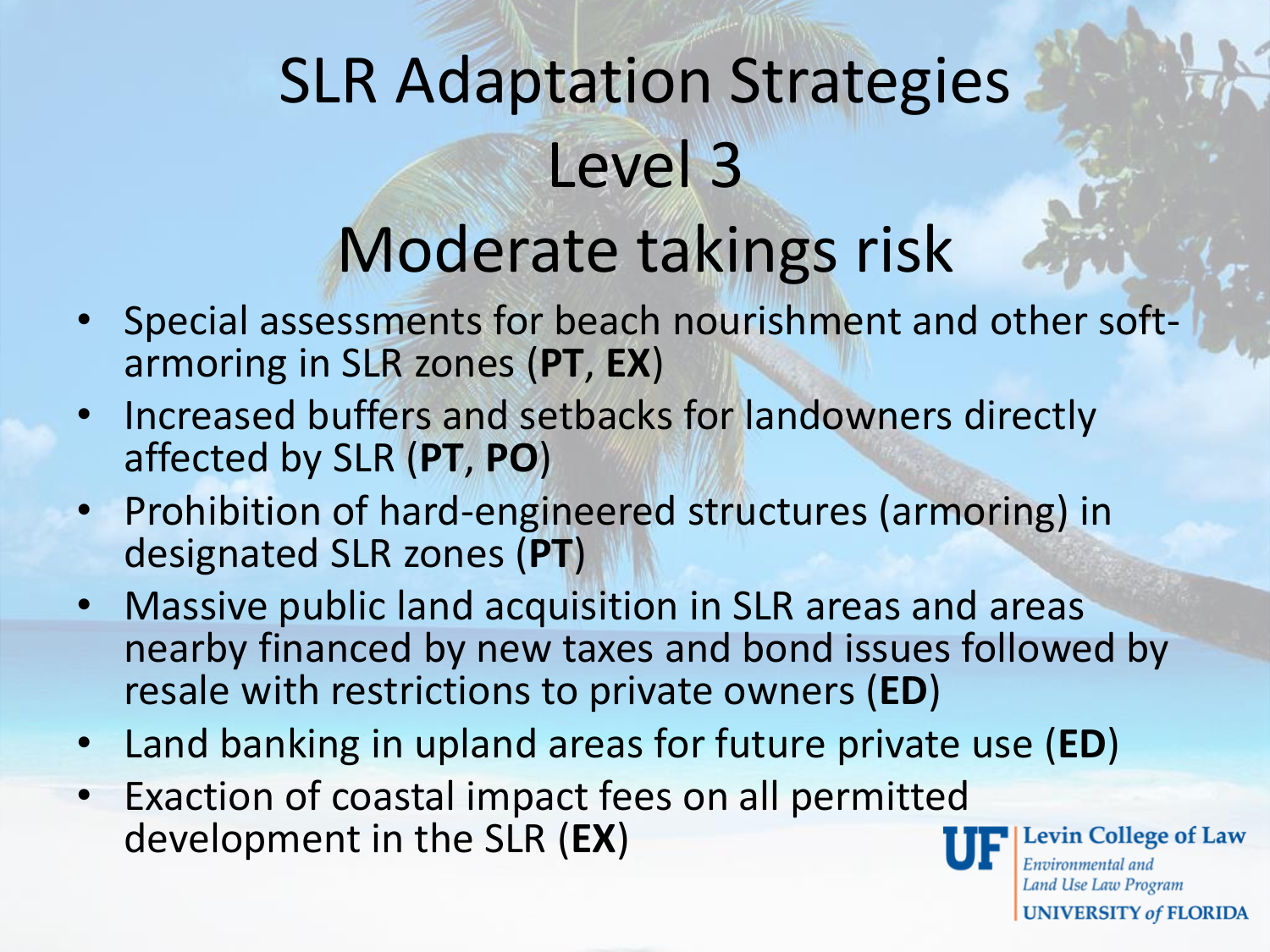# SLR Adaptation Strategies Level 3

#### Serious takings risk

- Development exactions of conservation easements or of fee title interests (**EX**)
- Prohibition of new, permanent structures in designated SLR zones, declaring them to be public nuisances (**PT**, **TD**)
- Ban on hard- and soft-armoring financed by owners of developed parcels (**PT**, **TD**)
- New judicial decisions that impose rolling easement ambulatory boundaries and expand public property interests in the coastal zone (**PT**, **PO**, **JT**)evin College of Law

Environmental and Land Use Law Program **UNIVERSITY of FLORIDA**